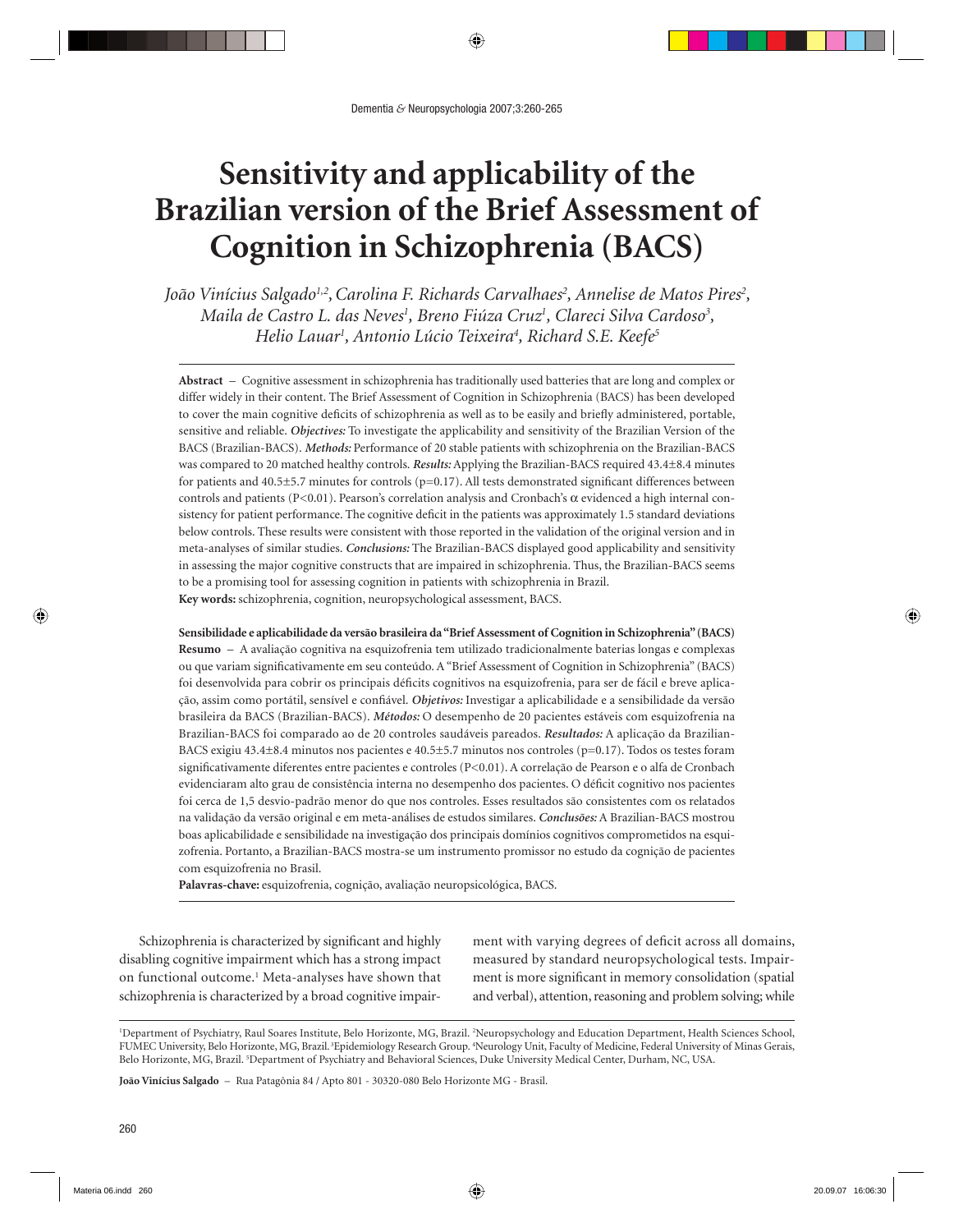less prominent in visual perceptive abilities, recovery of consolidated memories, procedural memory and reading.<sup>2</sup>

Until recently, however, there was no standard, easily administered brief test battery that specifically and efficiently assesses the cognitive deficits in patients with schizophrenia. Instead, studies assessing cognitive deficits in schizophrenia have used batteries that differ widely in their content of evaluated functions as well as in the specific tests for the same function. Furthermore, many of these are long and complex since they are derived from clinical neuropsychology. These features may represent limiting factors in the evaluation of cognition of schizophrenic patients in clinical practice and therapeutic trials.<sup>3</sup>

These constraints were partly reversed following the development of short batteries assessing cognition in schizophrenia. However, some challenges still remained. Some batteries have their implementation hampered by the requirement of hardware and software,<sup>4,5</sup> while others lack measures of functions that may be particularly important in schizophrenia, since the batteries were originally developed for other populations.<sup>6-8</sup>

Recently, the Brief Assessment of Cognition in Schizophrenia (BACS) has been developed, with the key features of an ideal battery, including the coverage of main cognitive deficits of schizophrenia, brief administration and scoring time, portability, and reliability. The domains of cognitive function assessed by BACS comprised verbal memory, working memory, motor speed, attention, problem solving and verbal fluency. These domains are consistently impaired and related to outcome in schizophrenia. The battery has two versions (A and B) that differ from each other in terms of alternate forms in those tests that showed a learning effect throughout subsequent administration (verbal memory and Tower of London; see below). The use of alternate versions prevents this learning effect and allows BACS use over time. The BACS is fully portable and designed to be easily administered, requiring 30-40 minutes of testing time with minimal extra time for scoring. The original version of the BACS has been shown to have high test–retest reliability, sensitivity and validity in comparison to a standard battery of cognitive tests.<sup>3</sup>

The availability of a quick and efficient tool like BACS, suitable for use in clinical practice and research settings, may prove extremely useful. BACS may guide clinical decisions on therapeutic interventions to aid cognitive rehabilitation. It can also aid researchers in implementing clinical trials to specifically assess cognitive improvement. These issues are particularly relevant in developing countries due to its low cost, pen and paper format. Thus, this study aimed to evaluate the applicability and sensitivity of the Brazilian version of the BACS (Brazilian-BACS).

## **Methods** *Subjects*

Twenty patients with a diagnosis of schizophrenia were enrolled in this study. They were recruited from the inpatient and outpatient facilities at Raul Soares Institute, Belo Horizonte, Brazil. The mean time (±SD) of illness diagnosis and treatment was  $6.7$  ( $\pm$ 5.9) years. The mean number (±SD) of psychotic episodes requiring hospitalizations was 3.1  $(\pm 3.8)$ . Only one patient was in the first acute episode. The inclusion criteria for patients were: to meet DSM-IV criteria for schizophrenia, to have no history of brain trauma, not to be suffering from a current substance use disorder. The psychiatric diagnosis was performed following a structured clinical interview, MINI-PLUS.<sup>9</sup> To control the presence of acute psychotic symptoms, only the patients that scored 4 or less in any item on Positive and Negative Symptoms Scale (PANSS), and 19 or less in positive and negative subscales of the PANSS,<sup>10</sup> were included. Clinically significant extrapyramidal disorders were also excluded by neurological examination and assessed with the Abnormal Involuntary Movement Scale (AIMS).<sup>11</sup>

There were no specific medication criteria for inclusion in the patient group. Six of the 20 patients were being treated with a single atypical antipsychotic medication (three with risperidone, two with olanzapine, one with clozapine), 10 were being treated with a single typical antipsychotic (eight with haloperidol, three with thioridazine), and one with a combination of antipsychotics.

Twenty healthy controls were recruited from a variety of sources. They were required not to have an Axis I disorder according to the DSM-IV criteria based on a structured clinical interview (MINI-PLUS), or any relevant neurological illness.

Patients were interviewed by an experienced psychiatrist that scored symptoms with PANSS and AIMS. Thereafter, patients were randomly assigned to the Brazilian-BACS versions A or B (see below). Control subjects were also interviewed by the psychiatrist and also randomly assigned to the Brazilian-BACS versions A or B.

# *The Brazilian Version of the Brief Assessment of Cognition in Schizophrenia (Brazilian-BACS)*

The BACS' adaptation was based on the standard translation/back-translation methodology.12 In brief, the original instructions, including the word list, were translated into the Portuguese language by two Brazilian bilingual individuals. The next step was the evaluation of the translation to ensure semantic equivalence and acceptability. Subsequently, the Portuguese version was retranslated into English and compared with the original version.

The constructs measured with the Brazilian-BACS, in-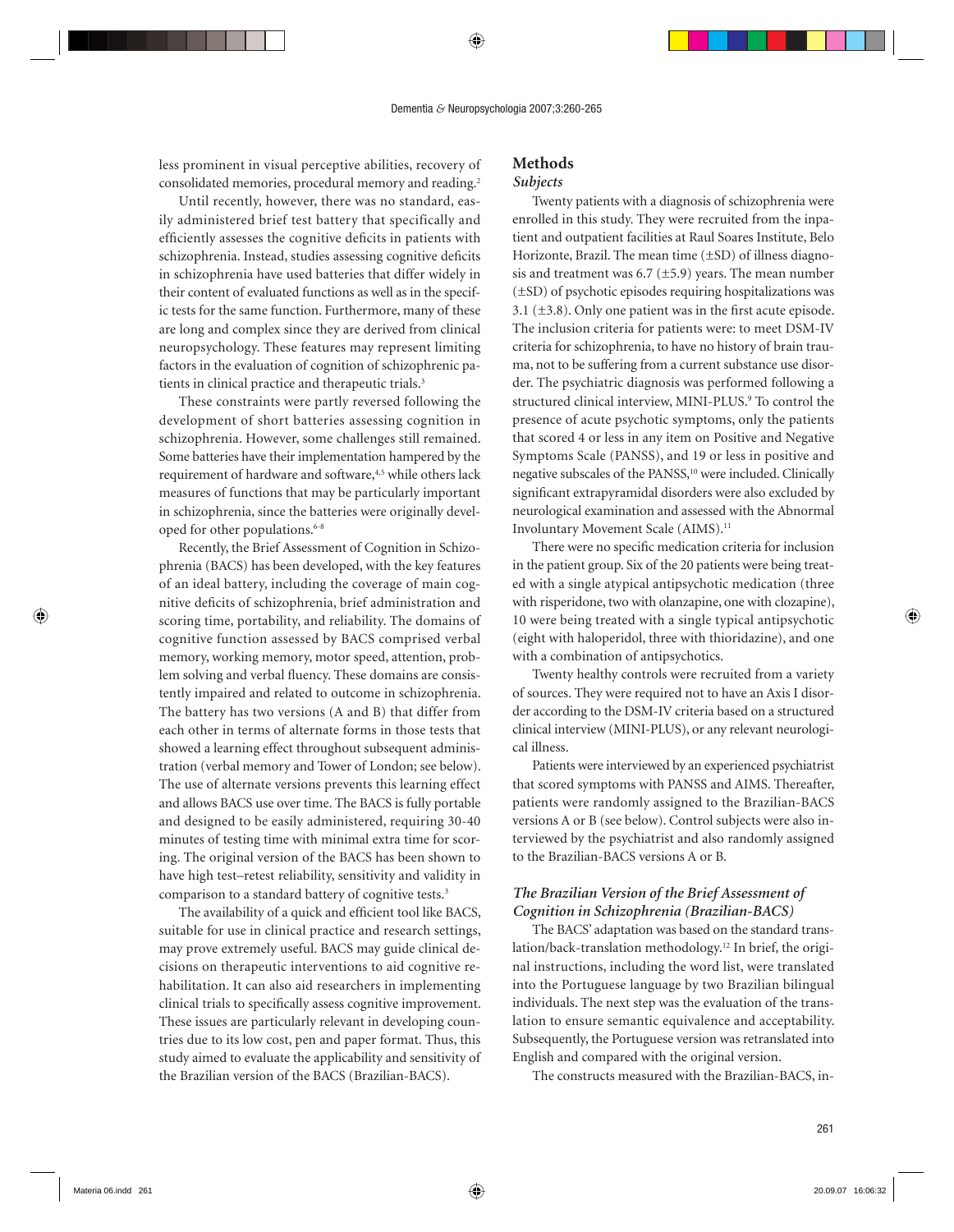cluding the tests, procedures, and measures are listed below in the order administered.

#### **Verbal memory**

Patients were presented with 15 words and then asked to recall as many as possible. This procedure was repeated five times. There were two alternate forms in versions A and B, respectively. Measure: number of words recalled per trial in any order (range: 0-75).

# **Working memory**

Digit sequencing task: Patients were presented with clusters of numbers of increasing length. They were asked to tell the experimenter the numbers in order, from lowest to highest. Measures: number of correct responses (range: 0-28).

#### **Motor speed**

Token motor task: Patients were given 100 plastic tokens and asked to place them two at a time into a container as quickly as possible. A 60-s time limit was imposed. Measures: the number of tokens correctly placed into the container for the first half-minute, second half-minute, and the 1 min total (range: 0-100).

#### **Verbal fluency**

Semantic or category fluency: Patients were given 60 s to name as many words as possible within a given category (names of animals).

Phonetic or letter fluency: In two separate trials, patients were given 60 s to generate as many words as possible that begin with a given letter (F, S). Measure: number of words generated per trial.

#### **Attention and speed of information processing**

Symbol coding: As quickly as possible, patients wrote numerals 1-9 as matches to symbols on a response sheet for 90 s. Measure: number of correct numerals (range: 0-110).

**Table 1.** Demographics of the sample.

#### **Reasoning and problem solving**

Tower of London: Patients were shown two pictures simultaneously. Each picture showed three balls of different colors arranged on three pegs with the balls in a distinct arrangement in each picture. Patients were asked to give the total number of times the balls in one picture needed to be moved in order to make the arrangement of balls identical to that of the other opposing picture. There were 20 trials. The items were of variable difficulty, with a general tendency for later items to be more difficult. The test was discontinued if patients made five consecutive incorrect responses. If patients answered correctly for all 20 trials, two additional trials of greater difficulty were administered. There were two alternate forms on versions A and B, respectively. Measure: number of correct responses (range: 0-22).

#### *Statistical analysis*

The variables were processed in a database and statistical analysis carried out using the SPSS 12.0 software. Sensitivity to between-group impairment on all measures was determined with independent t-tests. The internal consistency of the Brazilian-BACS was assessed by Cronbach's  $\alpha$  and the Pearson correlation coefficient calculation. For these analyses, the primary measure from each test of the Brazilian-BACS was standardized by creating z-scores.

#### **Results**

The demographic characteristics of patients with schizophrenia and healthy controls are described in Table 1. The healthy control group was matched to the patient group for education, age and sex.

Table 2 lists the means ±SD for all of the measures on the Brazilian-BACS. All tests demonstrated significant differences between controls and patients (P<0.01). The Brazilian-BACS measures did not differ significantly between males and females in either group. The tests in which there were different forms on versions A and B (i.e. List learning, Tower of London) did not evidence difference between the alternate forms.

|                   | Schizophrenics<br>$(n=20)$ |            | Controls<br>$(n=20)$ |            |          |       |
|-------------------|----------------------------|------------|----------------------|------------|----------|-------|
|                   | Mean                       | <b>SD</b>  | Mean                 | <b>SD</b>  | t        | p     |
| Age               | 32.5                       | 8.8        | 35.3                 | 12.7       | $-0.799$ | 0.430 |
| Education (years) | 8.4                        | 3.2        | 9.8                  | 2.4        | $-1.708$ | 0.096 |
| Sex N $(% )$      | $10(50\%)$                 | $10(50\%)$ | $10(50\%)$           | $10(50\%)$ | < 0.000  | 1     |
| PANSS+            | 14.9                       | 2.4        |                      |            |          |       |
| PANSS-            | 15.1                       | 3.1        |                      |            |          |       |
| <b>AIMS</b>       | 0.5                        | 0.9        |                      |            |          |       |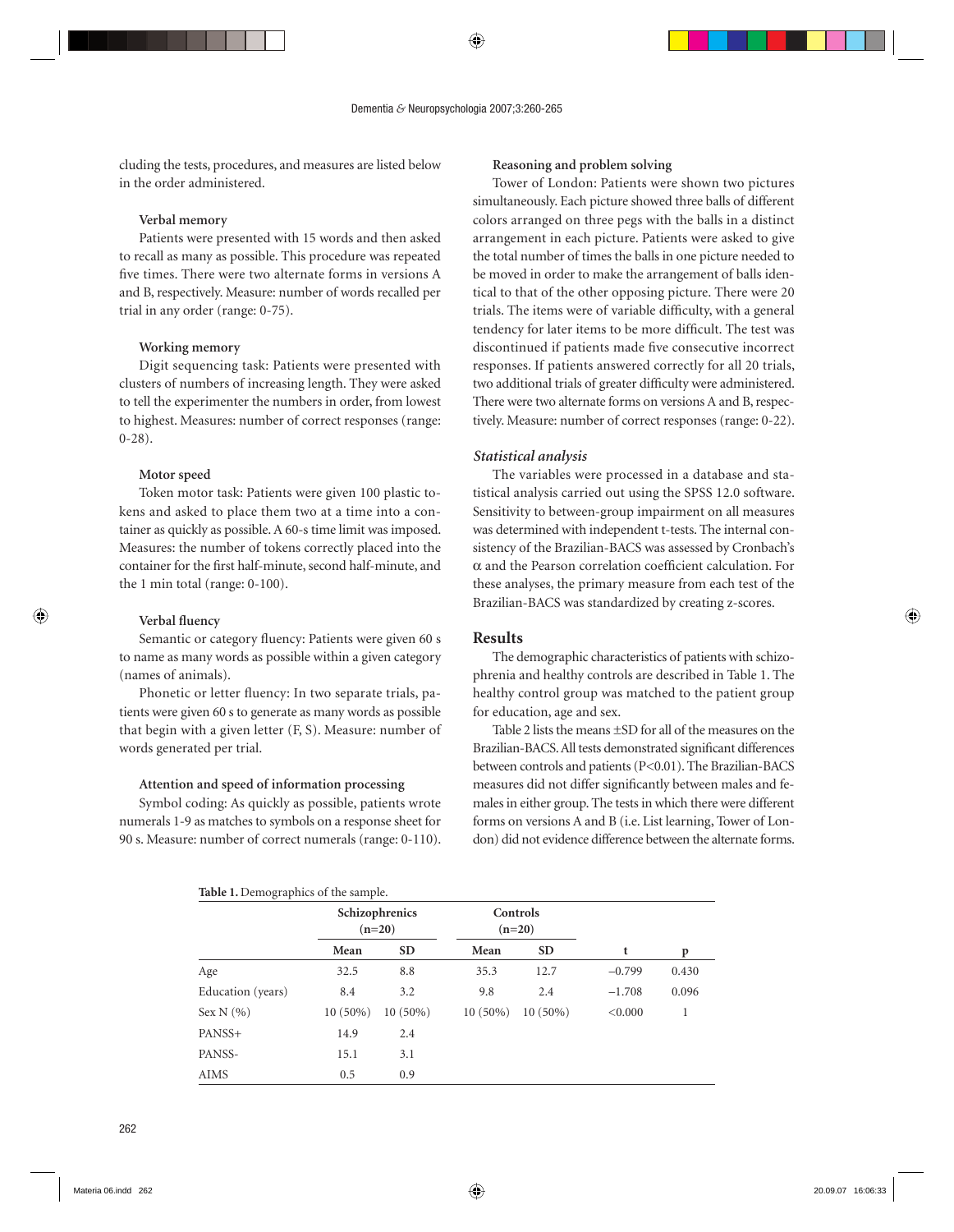|                  | Schizophrenics |           | Controls |           |          |           |
|------------------|----------------|-----------|----------|-----------|----------|-----------|
|                  | Mean           | <b>SD</b> | Mean     | <b>SD</b> | t        | p         |
| Verbal memory    | 27.50          | 8.62      | 39.95    | 6.53      | $-5,177$ | < 0.001   |
| Digit sequencing | 10.55          | 4.96      | 17.20    | 4.35      | $-4.589$ | < 0.001   |
| Token motor test | 50.55          | 21.02     | 69.05    | 12.17     | $-3.480$ | < 0.001   |
| Verbal fluency   |                |           |          |           |          |           |
| Animals          | 13.20          | 3.62      | 19.35    | 5.90      | $-4.079$ | < 0.001   |
| F                | 9.15           | 4.22      | 13.80    | 3.76      | $-3.745$ | $= 0.001$ |
| S                | 8.40           | 3.56      | 12.30    | 4.24      | $-3.227$ | $= 0.003$ |
| Symbol coding    | 28.75          | 14.00     | 48.55    | 12.25     | $-4.724$ | < 0.001   |
| Tower of London  | 7.05           | 5.12      | 13.75    | 4.34      | $-4.559$ | < 0.001   |
|                  |                |           |          |           |          |           |

**Table 2.** Mean performance of patients with schizophrenia (n=20) and healthy controls (n=20) on the Brazilian version of the Brief Assessment of Cognition in Schizophrenia (BACS).

p, Significance value for patients vs. controls, by t-test.

Table 3. Pearson correlation coefficients between individual items of the Brazilian-BACS for patients and controls (n=40).

|                  | Verbal   | Digit      | Token      | Verbal  | Symbol  |
|------------------|----------|------------|------------|---------|---------|
|                  | memory   | sequencing | motor test | fluency | coding  |
| Digit sequencing | 0.658    |            |            |         |         |
| $\mathcal{P}$    | < 0.001  |            |            |         |         |
| Token motor test | 0.523    | 0.541      |            |         |         |
| $\mathcal{P}$    | < 0.001  | < 0.001    |            |         |         |
| Verbal fluency   | 0.596    | 0.532      | 0.610      |         |         |
| $\mathcal{P}$    | < 0.001  | < 0.001    | < 0.001    |         |         |
| Symbol coding    | 0.556    | 0.627      | 0.636      | 0.641   |         |
| $\mathcal{P}$    | < 0.001  | < 0.001    | < 0.001    | < 0.001 |         |
| Tower of London  | 0.499    | 0.624      | 0.556      | 0.615   | 0.698   |
| р                | $=0.001$ | < 0.001    | < 0.001    | < 0.001 | < 0.001 |

Table 3 presents the Pearson correlation coefficients for the Brazilian-BACS individual items for schizophrenic and control subjects. The Cronbach's  $\alpha$  value was 0.89.

The Brazilian-BACS required a mean ±SD 43.4±8.4 minutes for patients and a mean ±SD 40.5±5.7 minutes for controls (p=0.17).

### **Discussion**

The Brazilian version of the Brief Assessment of Cognition in Schizophrenia, or Brazilian-BACS, an easily administered pen and paper battery of neurocognitive tests, demonstrated high discriminative power for schizophrenic patients compared to age- and gender-matched controls. This finding cannot be ascribed to the presence of positive, negative or extrapyramidal symptoms since patients with high PANSS scores and significant involuntary movements were not included in this study. Thus, the discriminative property suggests that the Brazilian-BACS is a sensitive tool to evaluate cognitive deficits in schizophrenia and contributes to its construct validation.

All patients were able to complete the tests of the Brazilian-BACS in less than 45 minutes being comparable to the original study. We also found a high degree of internal consistency for the Brazilian-BACS, evidenced by the elevated Cronbach's  $\alpha$  and by the statistically significant correlation between the individual items of the scale on the Pearson correlation analysis.

The magnitude of the cognitive deficit in the patients was approximately 1.5 standard deviations below the healthy controls in this study. These results were consistent with those reported by Keefe et al (2004) in validation of the original BACS version, and in meta-analyses of studies on neurocognitive impairment in schizophrenia.<sup>2</sup> Nevertheless, it is noteworthy that some biased review studies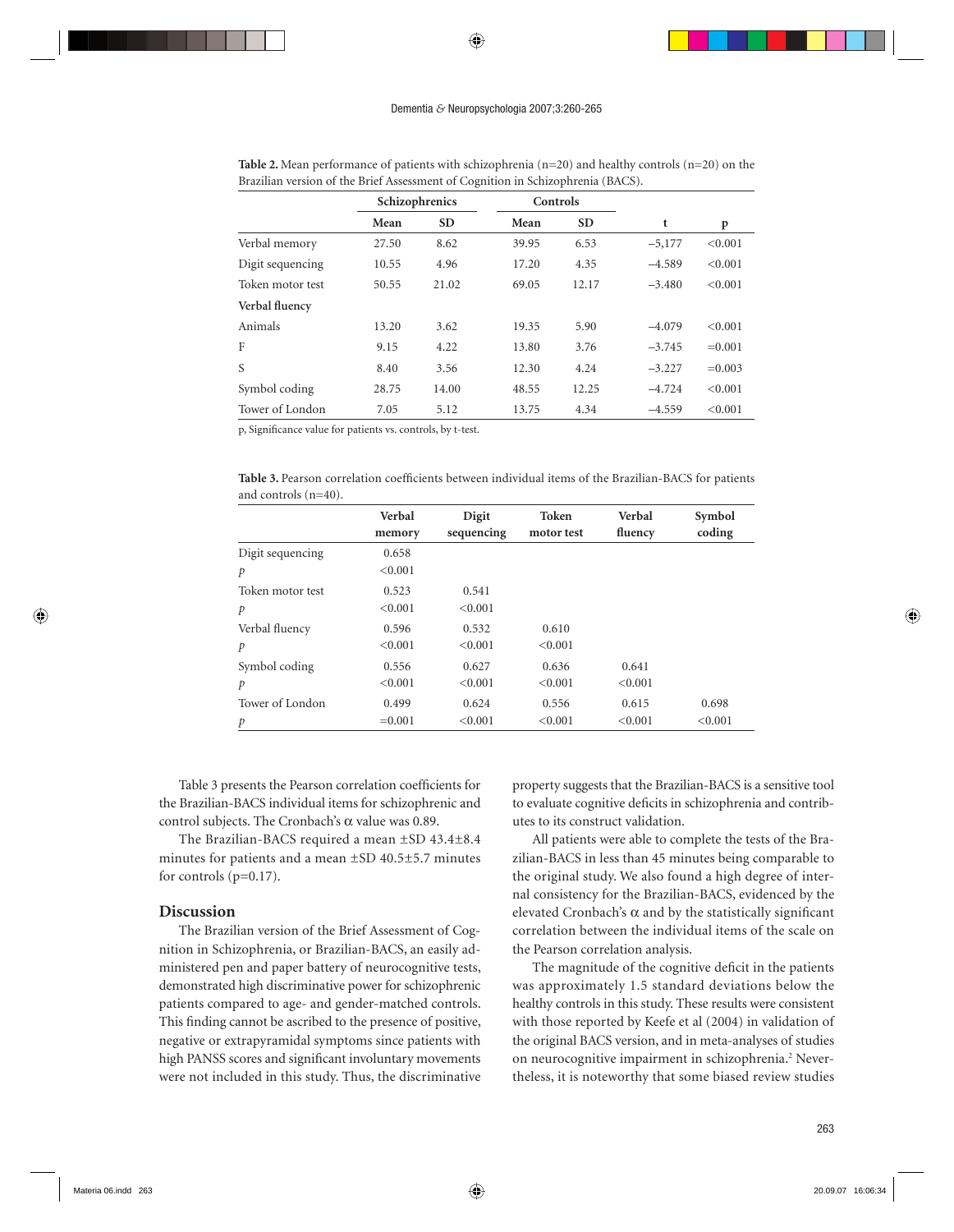estimated a more prominent cognitive impairment in schizophrenia.13 As argued by Keefe et al. (2004), studies paying special attention to matching groups for age and education may yield differences that are less robust than those that do not incorporate these factors.

Regarding verbal memory and the Tower of London, the versions A and B proved to be very similar in difficulty. As argued by Keefe et al. (2004) the use of alternate forms for these tests is necessary. This prevents learning from the previous administration thereby allowing the assessment of changes over time. The other tests - digit sequencing, symbol coding, verbal fluency, and the token-motor task - have minimal practice effects and so are used without alternate forms. It should also be mentioned that the final measures of the Brazilian-BACS have normal distributed data suggesting minimal ceiling and floor effects. These properties are important for assessing change over time, such as in clinical trials.

It should be noted that our sample was not selected by means of dose medication. Hence, this sample displays the local profile of schizophrenia treatment, characterized by wide range doses of typical or atypical neuroleptics. Typical antipsychotics given at high doses (over 10 mg/day of haloperidol) provide little benefit and may even be deleterious to the cognitive functioning of patients with schizophrenia. Atypical antipsychotic medications seem to improve cognitive performance in schizophrenics, but this effect is evident only when compared to high doses of typical antipsychotics. Lower doses of typical medications may not worsen cognition as do the traditionally used high dose ranges for these medications.<sup>14</sup> Since in our sample the mean dose  $(\pm SD)$ of typical neuroleptics was 7.7  $(\pm 2.4)$  mg/day and only six patients was using higher doses of typical neuroleptics, it seems unlikely that the cognitive impairment shown in our schizophrenia group was due to antipsychotic medication.

Cognitive impairment in schizophrenia may be present at the first episode of psychosis or at first treatment and its severity remains relatively stable over the lifetime course of illness. This may not be true for the minority of long-term institutionalized poor-outcome patients,<sup>15</sup> which is not the case of our sample. Thus, the observed cognitive impairment cannot be attributed to a particular feature of the illness stage.

Definitive validation of the Brazilian-BACS requires further study. First, the reliability of Brazilian-BACS measures over time, including its practice effects, must be assessed. As shown by Keefe et al. (2004) the original BACS showed high test-retest reliability over a period of days.

Second, to compare the Brazilian-BACS performance with another instrument known to be sensitive to cognitive impairment in schizophrenia is advisable to perform concurrent validation of the translated battery.

Finally, a complete validation of the Brazilian-BACS requires evaluation of different populations of patients with schizophrenia, including first episode and treatment-refractory patients. It is also important to determine whether Brazilian-BACS scores can predict changes in functional outcome and quality life, and whether the Brazilian-BACS is sensitive to cognitive changes during clinical trials. Studies are underway to determine the validity of the Brazilian-BACS in these areas of inquiry.

In sum, the Brazilian-BACS assesses the major constructs of cognition that have been found to be most impaired and most strongly correlated with outcome in patients with schizophrenia. The Brazilian-BACS takes approximately 40 min to complete in patients with schizophrenia, and yields a high completion rate in these patients. This initial validation makes it a promising tool for assessing cognition repeatedly in patients with schizophrenia in Brazil.

An authorized copy of the test can be obtained by contacting the corresponding author.

#### **References**

- 1. Green MF, Kern RS, Braff DL, Mintz J. Neurocognitive deficits and functional outcome in schizophrenia: are we measuring the "right stuff". Schizophr Bull 2000;26:119-136.
- 2. Heinrichs, RW, Zakzanis, KK. Neurocognitive deficit in schizophrenia: a quantitative review of the evidence. Neuropsychology 1998;12:426-445.
- 3. Keefe RS, Goldberg TE, Harvey PD, Gold JM, Poe MP, Coughenour L. The Brief Assessment of Cognition in Schizophrenia: reliability, sensitivity, and comparison with a standard neurocognitive battery. Schizophr Res 2004;68:283-297.
- 4. Robbins TW, James M, Owen AM, Sahakian BJ, McInnes L, Rabbitt PM. A neural systems approach to the cognitive psychology of aging: studies with CANTAB on a large sample of the normal elderly population. In: Rabbitt, PM, editor. Methodology of frontal and executive function. Hove: Lawrence Erlbaum Associates; 1996:215-238.
- 5. Cogtest plc. Cogtest(tm): Computerised cognitive battery for clinical trials. 2002. Retrieved from http:// www.cogtest.com.
- 6. Randolph C. Repeatable battery for the assessment of neuropsychological status. San Antonio: Psychological Corp.; 1998.
- 7. Gold JM, Queern C, Iannone VN, Buchanan RW. Repeatable battery for the assessment of neuropsychological status as a screening test in schizophrenia: I. Sensitivity, reliability, and validity. Am J Psychiatry 1999;156:1944-1950.
- 8. Hobart MP, Goldberg R, Bartko JJ, Gold JM. Repeatable battery for the assessment of neuropsychological status as a screening test in schizophrenia: II. Convergent/discriminant validity and diagnostic group comparisons. Am J Psychiatry 1999;156:1951-1957.
- 9. Amorim P. Mini International Neuropsychiatric Interview